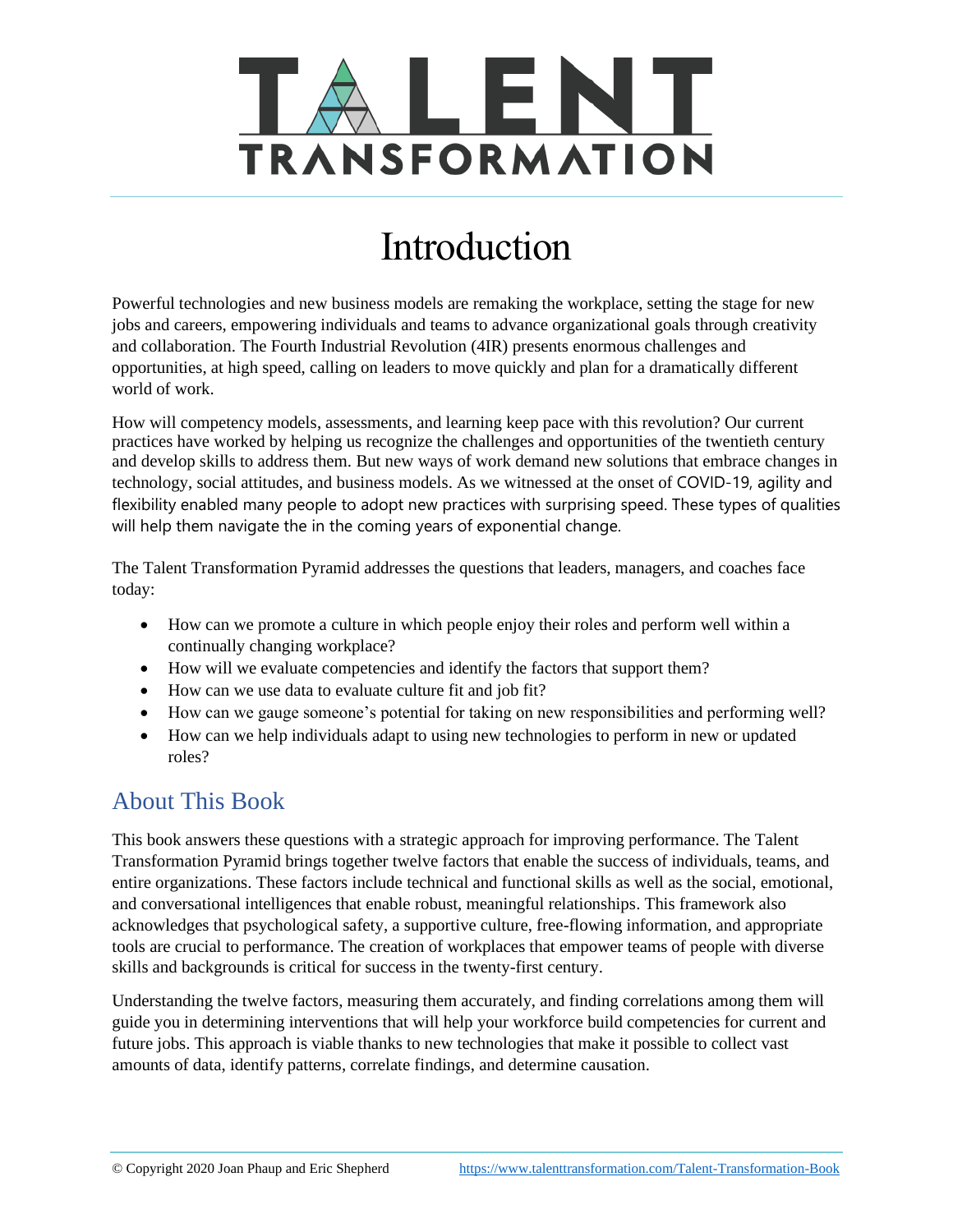

In writing this book, we have tapped into the wisdom and experience of the researchers, thinkers, and practitioners whose work has brought measurement, assessment, and talent management to the point where we can address the challenges and opportunities before us. We have also built on our affiliation with the Talent Transformation Guild, a community of executives, human resource leaders, talent development specialists, personal coaches, and consultants who want to keep pace with the technologydriven revolution now underway.

### Who Should Read It?

We have designed this book to help executives, leaders, managers, and human resource professionals create a better work environment for all today while meeting tomorrow's demands. We hope this book makes work more enjoyable, engaging, and fulfilling for you, your colleagues, and your clients. We assume that you, as a reader:

- want to create a harmonious, high-performing team or coach others to so
- see dramatic changes looming in the workplace and wish to prepare for them
- know about factors that affect performance but would like to understand better how these factors interact to support success
- welcome fresh approaches to talent transformation

#### How to Use It

We recommend reading this book straight through, but since each chapter stands on its own, you can skip around as much as you wish. If you are an expert in the subject of a particular chapter or feel out of your depth, feel free to skip ahead. And we hope you will keep the book for reference when you encounter issues and need to refresh your understanding. In the nine chapters of this book, you can:

- 1. Explore the Fourth Industrial Revolution's impact on how tasks will change as powerful technologies generate massive job losses and gains. Recognize the urgent need to prepare for these changes through reskilling.
- 2. Get pointers for managing change, reassigning tasks to take advantage of helpful technologies, and position workers to learn new competencies or succeed in their roles.
- 3. Meet the Talent Transformation Pyramid—the heart of this book and our inspiration for writing it! Here, we describe the twelve factors that underpin individual, team, and organizational success, from behaviors and work environments to technical and functional skills. We explain the importance of measuring the factors individually and correlating the results to help you determine valuable interventions for building competence.
- 4. Trace the progress of assessment as an increasingly reliable means of measuring personalities and functional skills. Read about the many uses of assessments and get a glimpse of how they may change in an age of massive-scale automation.